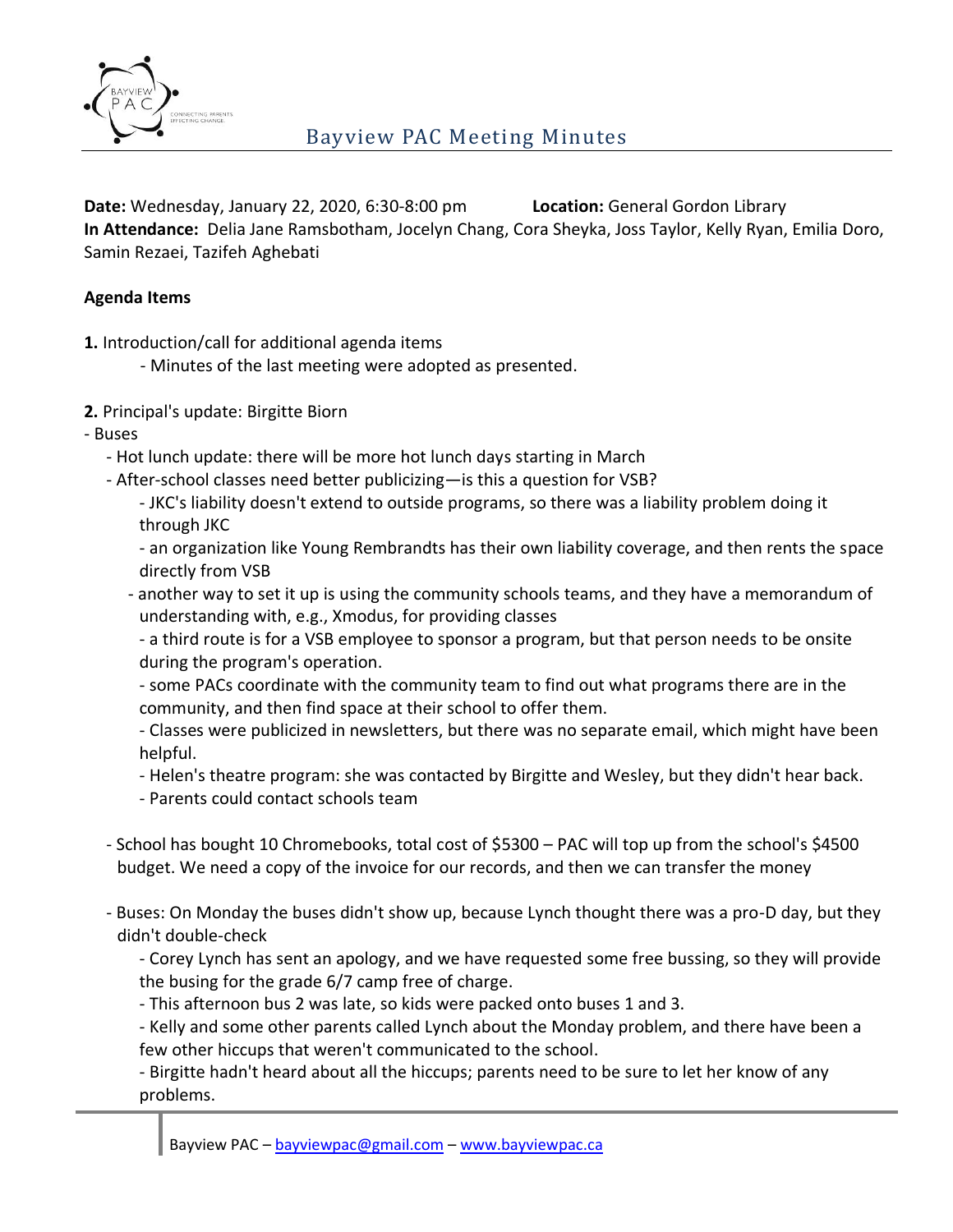

- Seismic update from Jensen Ho: tender has closed, and they are evaluating contractor submissions. They expect contractor to mobilize within a month of approval of contract.
	- Demolition is supposed to start any time now.
	- We might have thought the tendering process would start sooner, but the complexities might make it impossible to start sooner
- Phone troubles at the school: can't Telus provide the school with a cell phone in the interim, so that the school can be called?

- Michael Rossi will bring a cell phone for May this Friday, if the phone line hasn't been resolved by Thursday.

# **3.** Teachers' updates: Ms. Conway

# **Ms. Conway:**

Grade 7's are in the midst of registering for high school and we are having our Kits High school visit on January 30<sup>th</sup> so that students can check out the exciting things they will be getting up to next year. In class, Div 1 are currently beginning algebra in maths, and physics (force and motion) in science. We have also been working really hard on a music/art project where they research an artist or band that interests them. They will be presenting their information in the form of a biography writing piece, as well as painting a record (provided by Ms. Conway) with symbols/art that they visualize while listening to a particular song by the artist. In Applied Design Skills and Technology, we have begun our building/design challenges. Each week students will be asked to solve an open-ended problem with time and material constraints. They will work in small groups and engage in problem solving, creative thinking, and team building.

# **Ms. Rossignol:**

Division 8 is studying Nunavut, the water cycle and making predictions and using inferences in text. We are working on bigger numbers with addition and subtraction and solving math puzzles. We have also started our weekly baking group and the kids are loving it!

#### **Ms. Linton:**

Division 7 students are excited to be working on their "We Are All Related" Poster projects. The posters are the culmination of a Social Studies Unit supported by our amazing Indigenous Education Teacher, Deana Michel. Through Indigenous Teachings and cultural tradition we have learned so much about the connections between ourselves, our families, other people and our environment.

Guess what, we're 'expecting'! Fifty-five chum salmon eggs will arrive tomorrow from the hatchery. Our incubator has been running for about 10 days to settle and build up good bacteria. We will be learning about and raising these little guys over the next few months. Once they become fry we will release them into Spanish Banks salmon stream to join their wild cousins! The Salmonid Enhancement Program is well established in Vancouver. If you would like to know more, check out the Salmon in the Classroom website. Please add a thank you to PAC for their financial support to purchase supplies for the salmon program.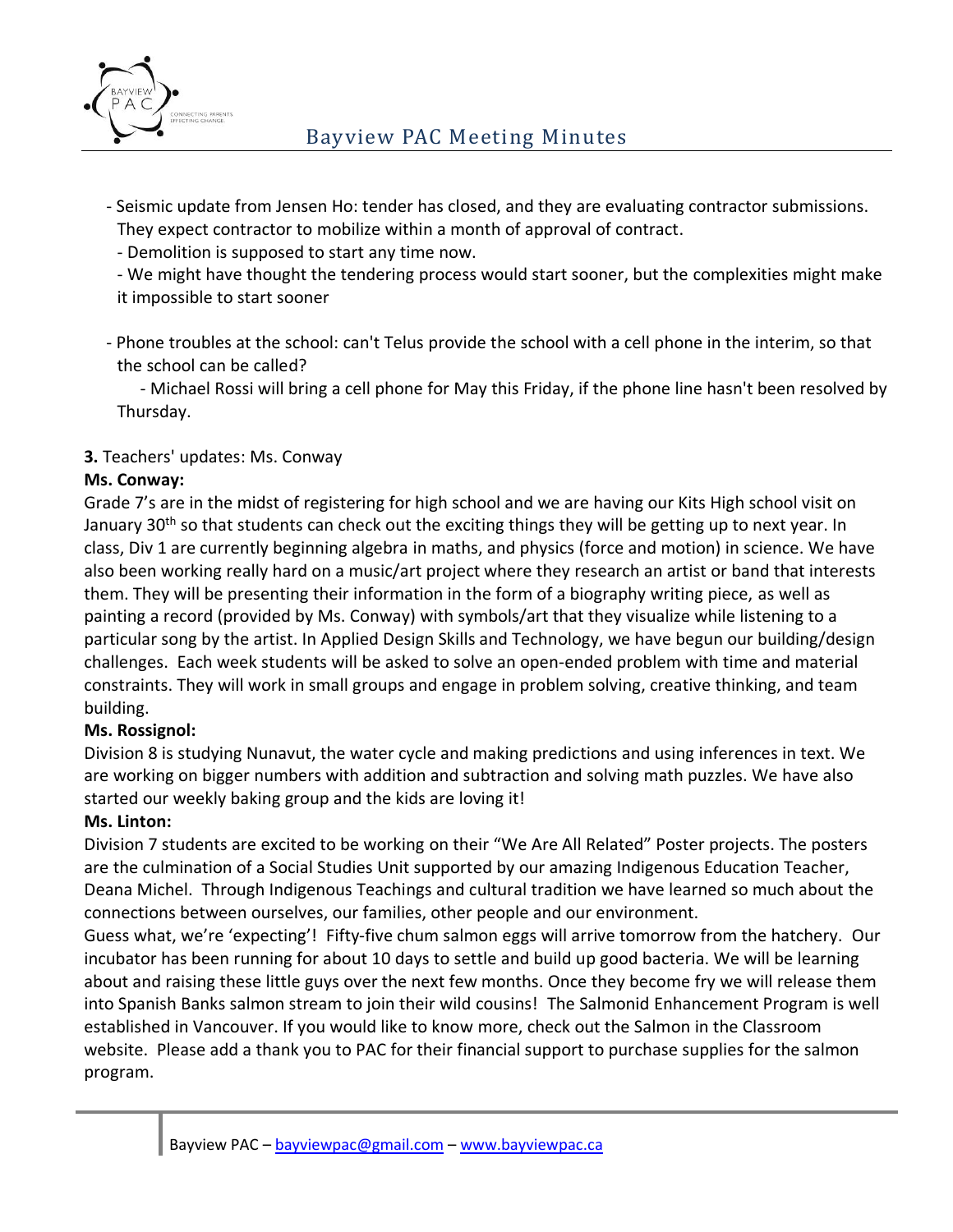

#### **Ms. Jung:**

Division 10 and 11 are getting ready to go ice skating for 4 consecutive sessions, starting Jan 31. We are excited to get on the ice. This could be the beginning of a future ice hockey player, or figure or speed skater!

#### **Ms. Kochan:**

In Division 13 we have been learning about Pirates! The students have been busy learning about who pirates were, what the parts of a pirate ship are, what kinds of treasure (BOOTY) pirates would look for and how pirates lived and talked. We will be going to do a Pirate Workshop at the Maritime Museum soon (since our trip got cancelled due to the Snow Day). We have also been learning about rhyming and made a silly Happy "NEW" Year book with words that rhyme with the word "new" (Happy Boo Year, Happy Shoe Year)! In math we have been learning about ten frames and the concept of more and less. We did our first Mystery Science (Doug) lesson and learned about "Why is snow white?". The student's loved it and they even made it through the 17 step follow-up activity to make their own snowflake! We will be trying more Mystery Science lessons in the future! Our next unit coming up is NINJAS and Ancient Japan!

# **Gina:**

We are studying bogs in detail. Did you know that you can use sphagnum moss instead of diapers for your baby?! And did you know that you can measure how old the bog is? 1mm depth = 1 year.

#### **Ms. Montagano:**

My class is working on creating gameboards for us to play based on the book they read in book club. We wish we could mass produce these games and sell them! Division 3, 4 and 6 are participating in VSB & City of Vancouver's Zero Waste program! This means we are rethinking waste!

#### **4.** Treasurers' update: Joss Taylor/Emilia Doro

- regular account balance: \$ 53,138.12
- gaming account balance: \$1825.10
- term deposit of \$ 30,000
- with camping trip bus being covered by Lynch, is anything else needed from PAC for the trip? - perhaps support for kids who can't afford to go? (maybe 4, in Ms Conway's estimate)

- upcoming fundraising: gift card program? Emilia has information from General Gordon parent who has done this in the past. Also, Birgitte received email from a TD Bank affiliate doing an online gift card program. Maybe we could set something up for after Easter

- Purdy's : \$683 raised from holiday market presales
- Will launch the Purdy's Easter fundraiser after Valentine's day. Easter is April 12.
- Hot dog day: we need some volunteers and need to pick a date. This usually yields good proceeds.
- **5.** Pancake Breakfast and holiday fundraising (Covenant House, Hastings School) recap: Joss Taylor
- Covenant House donations at the pancake breakfast totaled \$501.75.

- The pancake breakfast went really well. Many thanks to Gord for stepping up for one last time. Kelly Ryan and Allison Briggs were there and were able to learn the ropes in order to take over next year. Gord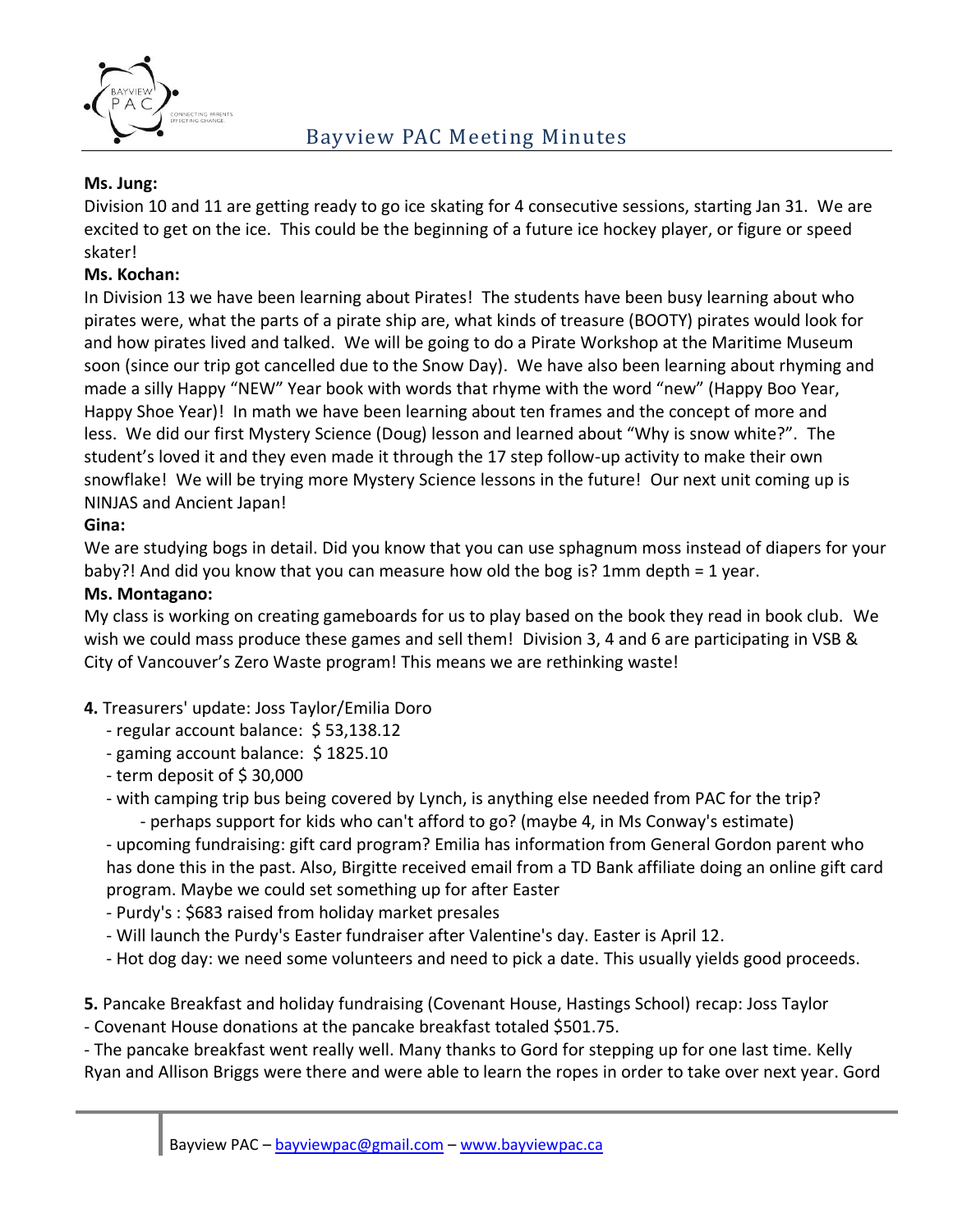

# Bayview PAC Meeting Minutes

also provided very good notes. The PAC invested in 5 electric griddles, because even in the new school we will no longer have the industrial stove with griddle.

- We raised just shy of \$3,000 for Hastings School holiday support. The school was very, very appreciative. Buying the gift cards using the cash was very onerous (you have to pay for one at a time), so next time we should have more people doing it and allocate more time.

## **6.** Holiday Market recap: Emilia Doro

- Tree, wreath and poinsettia sales were quite low (only 4 trees). Comments heard by Joss: because the market was leter in the month, people had already bought trees; some people like to buy from other charities; trees were too big for people's small homes.

- Earned about \$3000 total (about \$1000 less than last year) from various presales. Not sure why the smaller take.

- Attendance was quite good, especially given the location
- Had lots of vendors, with good variety and good quality
- Woudl be nice to have a committee, to divide the market duties; was also hard to get volunteers.

#### **7.** School photos company

- Quite a few parents have been unhappy with Mountain West. Maybe use Edge Imaging or Life Touch.

- A significant number of parents have had a lot of trouble getting their photos, and bad customer service experience

- Packages of prints that arrived weren't all correctly sorted, and had to be checked by May - Birgitte: VSB is vetting Edge right now; a number of schools have already signed up with them. In the principals' group there has been some discussion of photo companies

#### *- Presentation by Life Touch sales rep, Greg Schurman*

- The bottom line is the quality of the photographs, and it can be hard to keep good photographers; Lifetouch works hard on training photographers with excellent people skills

- Easy online ordering directly by the parents
- Have partnered with Shutterfly for books, mugs, etc., with 8% kickback from orders
- Lifetouch is focused on Canadian privacy market—yearbook printing does not go to Shutterfly in the

#### U.S., so that images stay in Canada

- Minimum order is just \$12, although it is worded as an "add on" (don't need to order a package to get the add-on)

- Can get different backgrounds on the same sheet of photos
- Can do photos with siblings
- Are currently serving about 45% of Vancouver schools
- Have teams who work on yearbooks
- Are a local, Canadian company (only the Shutterfly orders go through the U.S.)

- They have a core staff of senior photographers, not only seasonal people, so they have more training and consistency than some.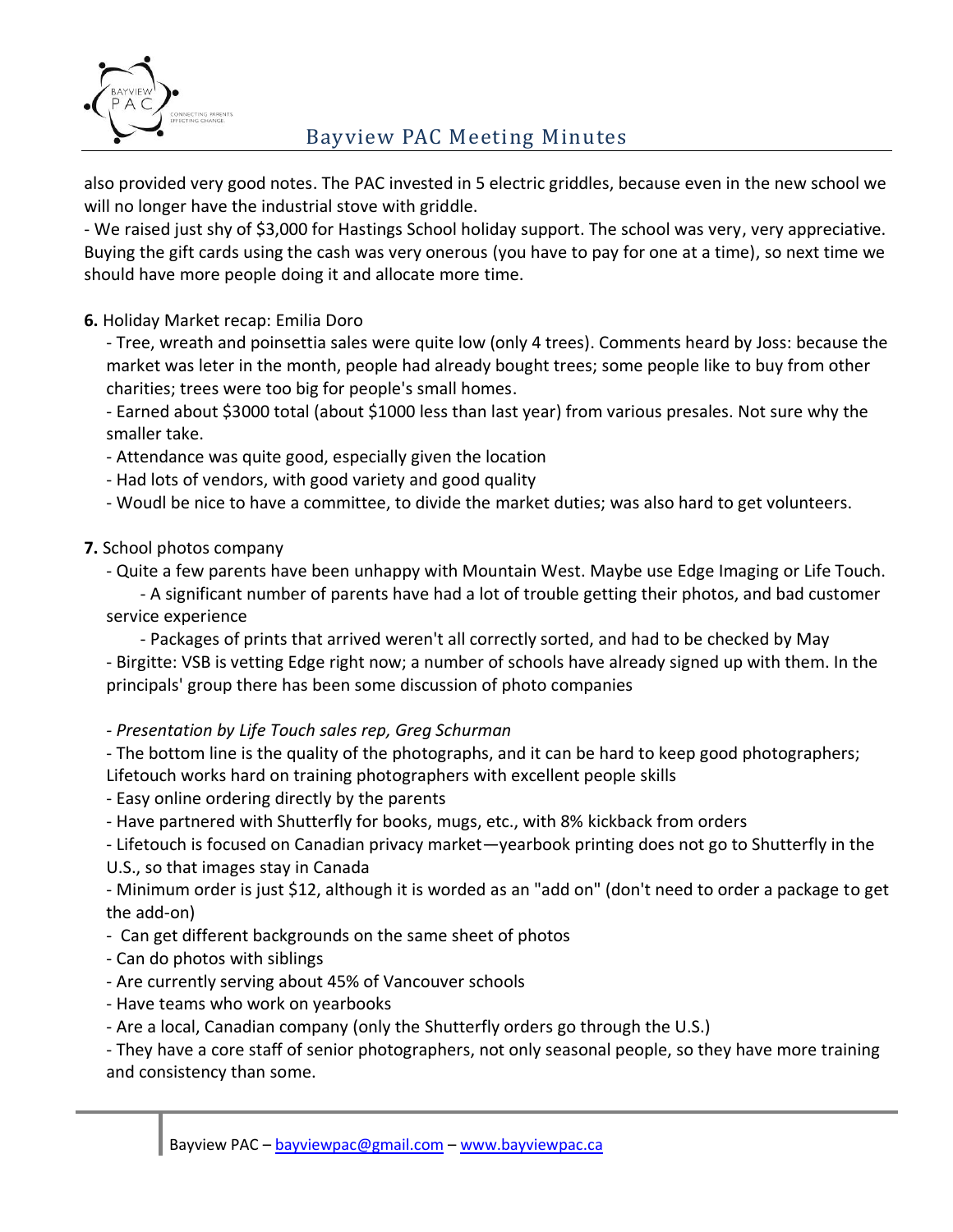

# Bayview PAC Meeting Minutes

## *- Notes sent by Edge Imaging sales rep, Peter Therrien*

- Edge Imaging is the largest Canadian-owned school photo company in the country. It services over 2000 schools in Ontario, and presently has about 65-70 schools on Vancouver Island. The experience in dealing with the Vancouver Island schools has been a good precursor for the logistics involved in getting the product to the customers in a timely fashion, and dealing with issues that come up. In entering the Vancouver area, the CEO at Edge is well aware of the market Edge is entering as he formerly worked in the industry in this area. Expansion to this area has been well-researched, and well thought out. To capture a market share out here, the company is well aware that the first year is critical and every effort will be made to make the transition out here as smooth as possible. The person put in place to manage Greater Vancouver is the former Area Manager of Mountain West, with over 30 years of experience. I have worked with him for the past ten years and can tell you unreservedly that he will be on top of everything to make sure our entry here is smooth, and the customers dealt with promptly and efficiently. Prior to this year, he dealt with up to 200 schools as clients, so dealing with the expected 50-60 schools we now expect for next year will be much easier. As he always has, he will personally deal with issues as they arise. In addition, there are a minimum of 12 customer service agents live on the phones at Edge Imaging to deal with any problems, as well as a dedicated Admin line for schools to use.

- Edge Imaging is currently seeking a location for a studio and production facility in the Vancouver area. Though presently the photos will be produced in Ontario and shipped out here, when 'critical mass' is reached out here in BC, production will become local. At present we have signed approximately 40 schools locally. In the overall clientele of over 2000 schools, this additional 2-3% should not affect either production or customer service for the company as a whole. Edge Imaging has won awards for 'Business Excellence' the past six years in Ontario.

- Having only been with Edge Imaging for a short time, I feel the company offers far stronger backing, in all avenues, than our previous employer. Many of the schools we have signed have dealt with the people now involved with Edge imaging, and indeed have moved to Edge because they trust the people they have been dealing with for many years, regardless of the service they have received this year. In the end, it is a people business, and I have no reservations about recommending the people involved now with Edge Imaging. As I've said to a number of prospective clients, "You're dealing with the same people, but with a stronger company backing them"

#### *- Decision: we will try Life Touch for next year and see how it goes*

#### **8.** Staff appreciation day/lunch (February 13): Joss Taylor

- Need an organizer. Stephanie Ali has done it for several years, and can provide detailed notes and help out, but can't take charge this year.

- Parents bring a potluck lunch for the staff, to thank staff.

- What to do in place of decorate doors? Maybe use existing Bayview totes and put a couple of gifts in each—need ideas for these gifts.

- Maybe do a pizza lunch for kids on the same day, with the Pizza Hut personal pizza promo deal.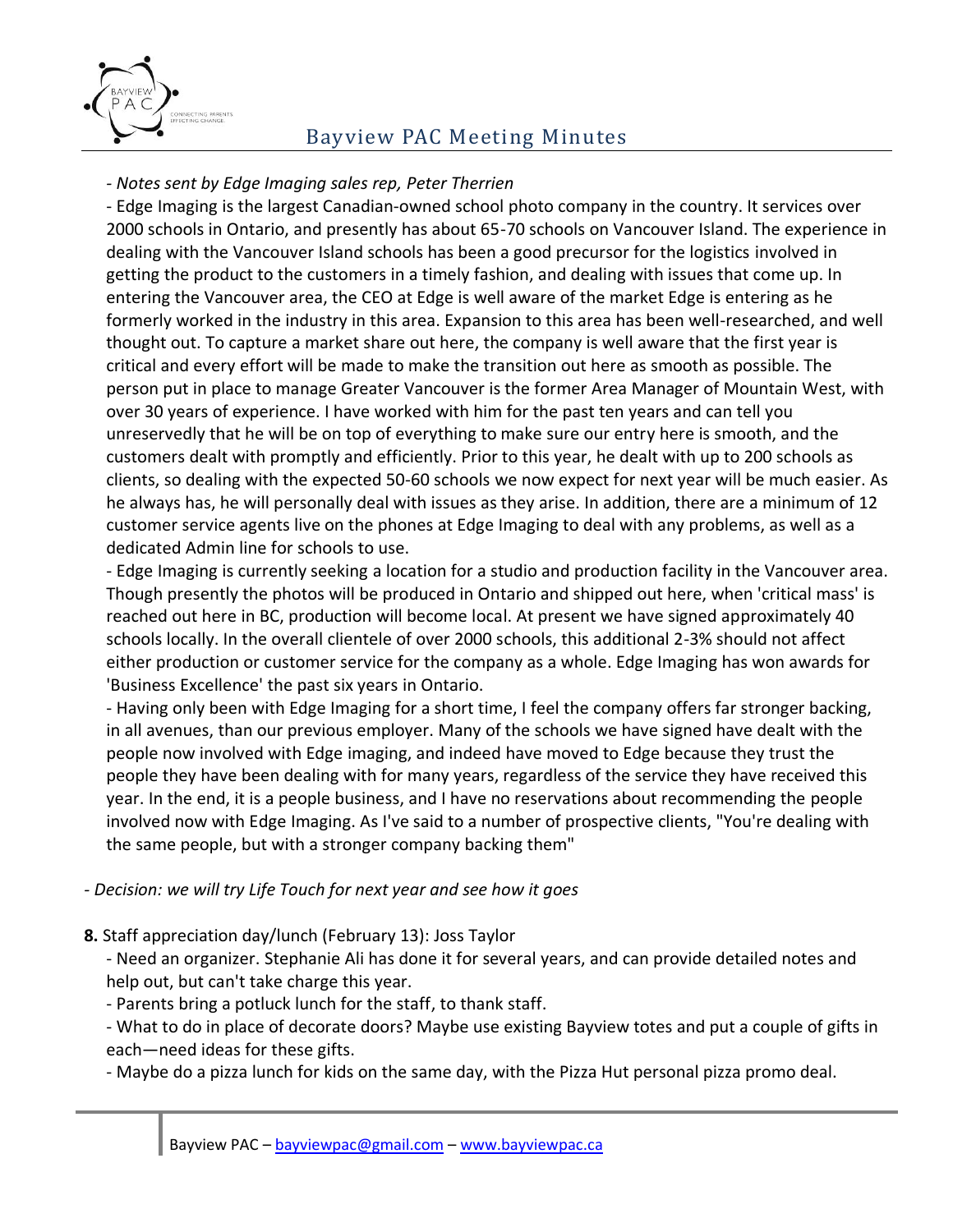

## **9.** Sports Day (May 14)

- Need an organizer to coordinate the buying fruit and snacks and organizing volunteers to prepare and distribute to the classes/teams and then distributing freezies at the end of the day.

# **10.** Cabin Party update: Delia-Jane Ramsbotham

- The planning group will meet this evening, after the PAC meeting.

- Event will be held at Redemption Church (the church is not charging us anything, and allowing a liquor license).

- Will see if we can have a fire pit out front, the way they do on Halloween, and maybe barbeques for hot dogs or other food.

- The church has been booked, insurance and liquor license secured, band lined up, simple decor planned. No auction is planned, but we will have computers set up, for people to contribute to the direct drive; will also do a 50-50 draw run by people wearing plaid onesies.

- The main goal is to get people out for the evening and socializing with each other.

- Might do a live auction, with a smaller array of particularly good donations.

- The ticket-purchasing page is now live on the PAC website. \$20/person beforehand; \$25 at the door. The form also has the option for people to donate their evening-out budget at the ticket-sales page, if they can't come to the party but want to contribute to the fundraising.

- Couldn't figure out a good child-care option, so none is being offered.

- Since there's little point putting up posters at school, we could put up posters at McBride park, at the bus area. We could also have people circulate at bus pickup/dropoff reminding parents about the event.

# **11.** Direct-drive fundraising for new school: Kelly Ryan

- We don't yet have numbers from VSB for online donations. We get a monthly report from VSB about 6 months after the end of the month. Bayview staff can't go into the system directly to check. - About \$1500 in hardcopy cheques has come in.

*[post-meeting update: total of online and cash/cheque donations to end of December is \$ 17,994]*

- The next phase of fundraising will appeal to community businesses and organizations.

- Kelly will put together a committee of people comfortable with canvassing—anyone who is interested should email Kelly directly.

- Will try to approach businesses in person, rather than just sending out letters.

- We should ask staff for suggestions for who to approach: alumni, previous supporters, etc.

**12.** Possible new fundraiser—plant sale: Anna Friedlander for Itzia Paz

- Itzia runs a landscaping business, so can get the plants at wholesale prices

- We could tie in the sale with Mother's Day in May; annuals aren't available from wholesalers until May, so this allows them to be included.

- Sales would be done via pre-order, as we don't have a good idea of what the uptake will be.

- We should do hanging baskets if possible.

- Edible plants (blueberries, raspberries, strawberries plants)